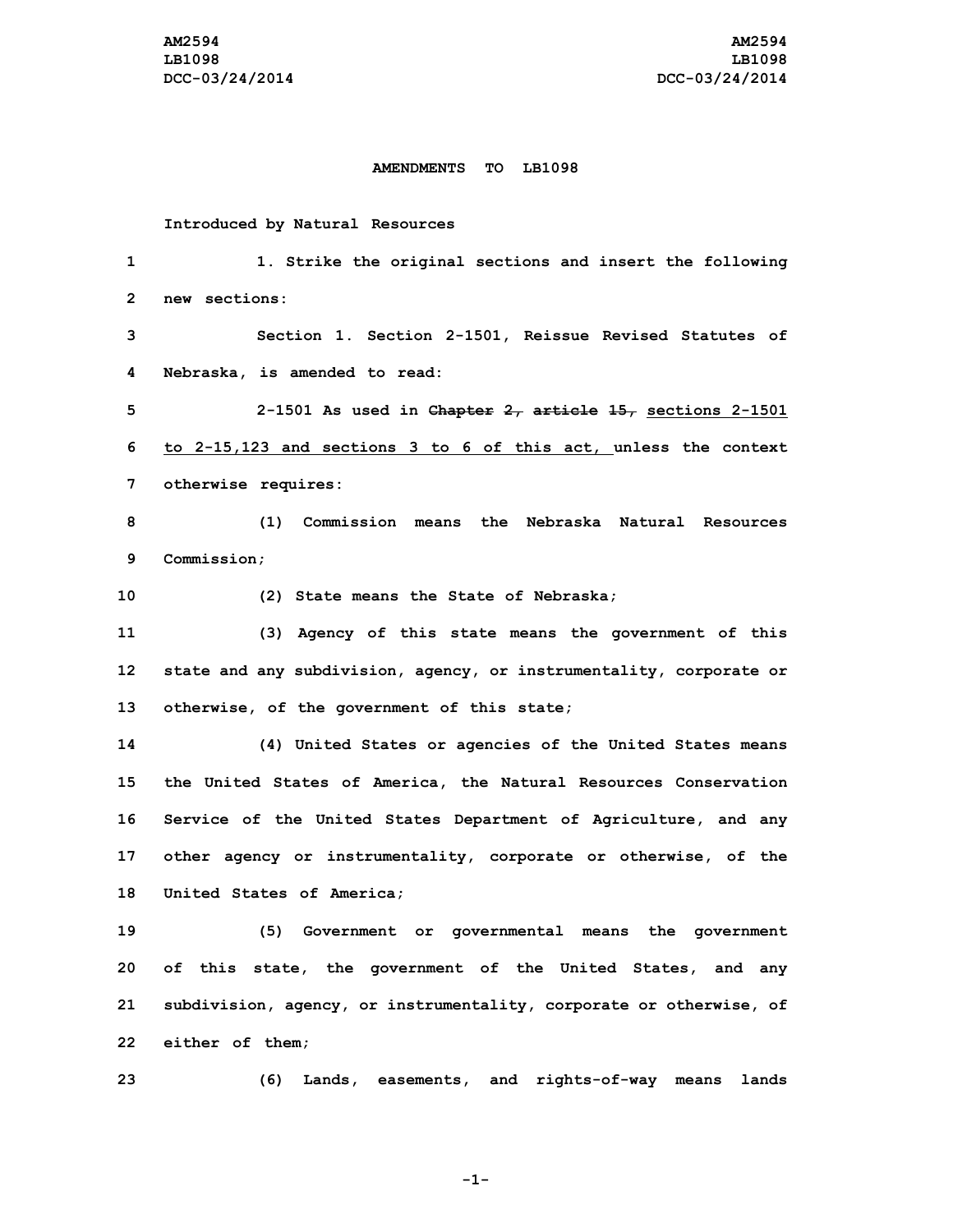**and rights or interests in lands whereon channel improvements, channel rectifications, or water-retarding or gully-stabilization structures are located, including those areas for flooding and flowage purposes, spoil areas, borrow pits, access roads, and similar purposes;**

**6 (7) Local organization means any natural resources 7 district, drainage district, irrigation district, or other public 8 district, county, city, or state agency;**

**9 (8) Subwatershed means <sup>a</sup> portion of <sup>a</sup> watershed project 10 as divided by the department on <sup>a</sup> complete hydrologic unit;**

**11 (9) Rechanneling means the channeling of water from one 12 watercourse to another watercourse by means of open ditches;**

 **(10) Watercourse means any depression two feet or more below the surrounding land serving to give direction to <sup>a</sup> current of water at least nine months of the year, having <sup>a</sup> bed and well-defined banks and, upon order of the commission, also includes any particular depression which would not otherwise be within the definition of watercourse;**

**19 (11) Director means the Director of Natural Resources; 20 and**

**21 (12) Department means the Department of Natural 22 Resources.**

**23 Sec. 2. Section 2-1504, Reissue Revised Statutes of 24 Nebraska, is amended to read:**

**25 2-1504 (1) The Nebraska Natural Resources Commission 26 is established. The commission shall advise the department as 27 requested by the director and shall perform such other functions as**

**-2-**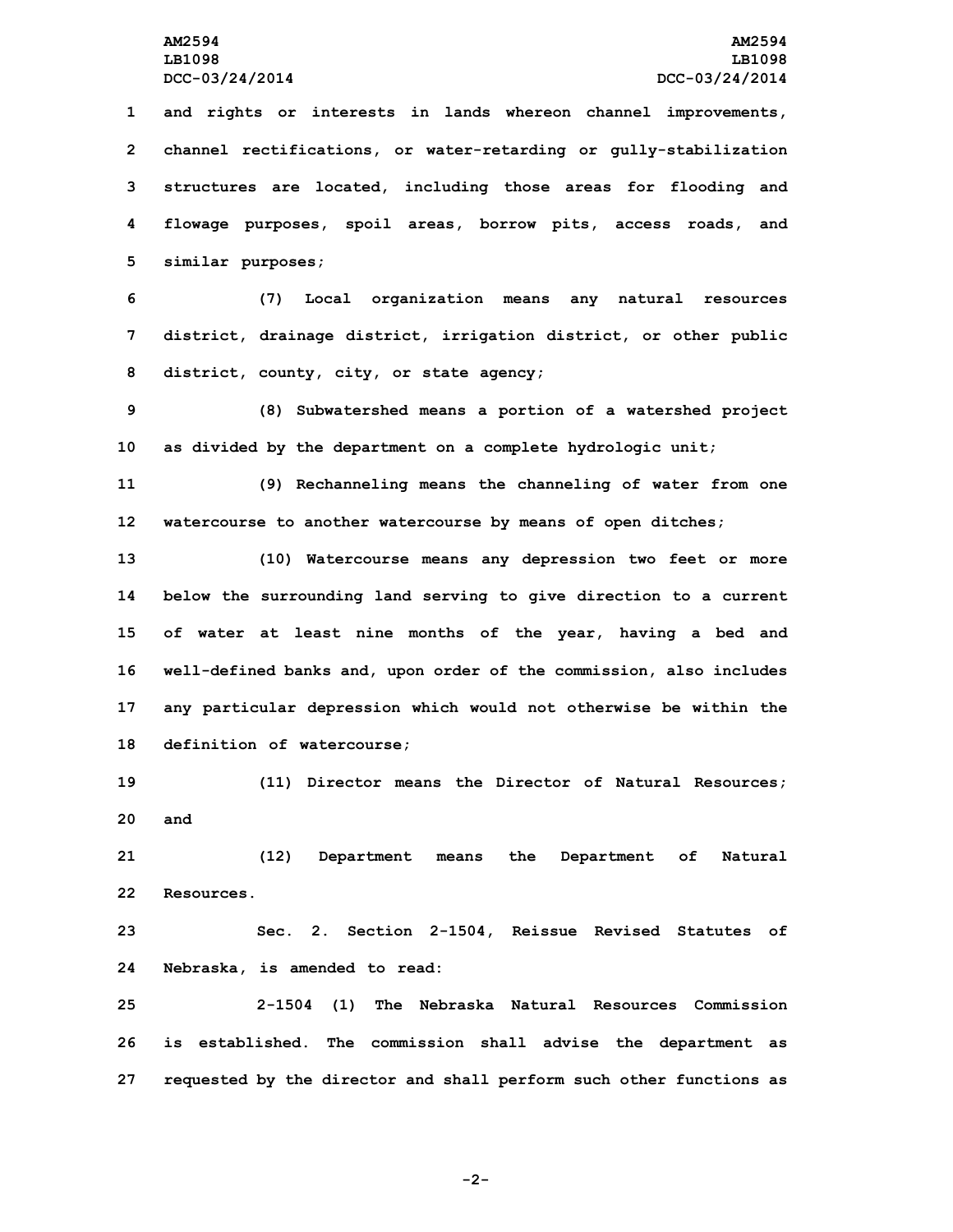**are specifically conferred on the commission by law. The commission shall have no jurisdiction over matters pertaining to water rights. (2) The voting members of the commission, shall consist of the following members, all of whom shall have attained the age of majority, shall be:**

 **(a) One resident of each of the following river basins, with delineations being those on the Nebraska river basin map officially adopted by the commission and on file with the department: (i) The Niobrara River, White River, and Hat Creek basin, (ii) the North Platte River basin, (iii) the South Platte River basin, (iv) the middle Platte River basin, (v) the lower Platte River basin, (vi) the Loup River basin, (vii) the Elkhorn River basin, (viii) the Missouri tributaries basin, (ix) the Republican River basin, (x) the Little Blue River basin, (xi) the Big Blue River basin, and (xii) the Nemaha River basin;**

 **(b) One additional resident of each river basin which encompasses one or more cities of the metropolitan class; and . Each such additional basin member shall be a resident of a natural resources district which encompasses one or more cities of the metropolitan class and shall be selected in the same manner, at the same time, and for <sup>a</sup> four-year term having the same term sequence as provided for the other member from such basin; and**

 **(c) Three Fourteen members to be appointed by the Governor, subject to confirmation by the Legislature., who shall serve at the pleasure of the Governor. Of the members appointed by the Governor, one shall represent municipal users of water, one shall represent surface water irrigators, and one**

**-3-**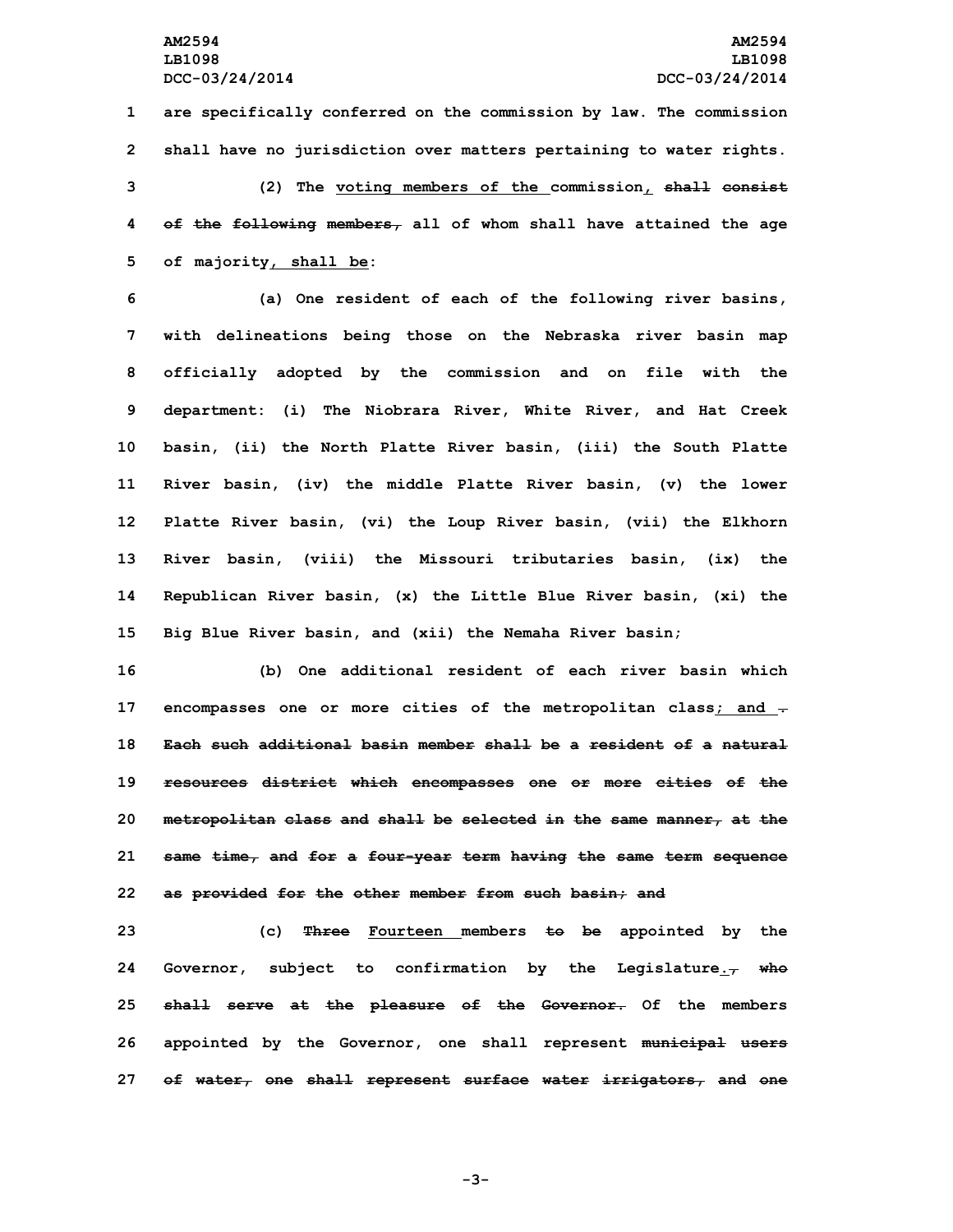**shall represent ground water irrigators. each of the following categories: Agribusiness interests; agricultural interests; ground water irrigators; irrigation districts; manufacturing interests; metropolitan utilities districts; municipal users of water from <sup>a</sup> city of the primary class; municipal users of water from <sup>a</sup> city of the first or second class or <sup>a</sup> village; outdoor recreation users; public power districts; public power and irrigation districts; range livestock owners; surface water irrigators; and wildlife conservation interests.**

 **(3) Successors to the members Members of the commission representing river basins described in subdivision (2)(a) of this section shall be selected for four-year terms at individual caucuses of the natural resources district directors residing in the river basin from which the member is selected. Such caucuses shall be held for each basin within ten days following the first Thursday after the first Tuesday of the year the term of office of the member from that basin expires. The dates and locations for such caucuses shall be established by the commission, and the commission shall provide notice to the public by issuing press releases for publication in <sup>a</sup> newspaper of general circulation in each county that comprises the river basin for which <sup>a</sup> caucus election will be held. Terms of office of such members shall follow the sequence originally determined by the river basin representatives to the commission at their first meeting on the third Thursday after the first Tuesday in January 1975. All river basin members shall take office on the third Thursday after the first Tuesday in January following their selection and any vacancy**

**-4-**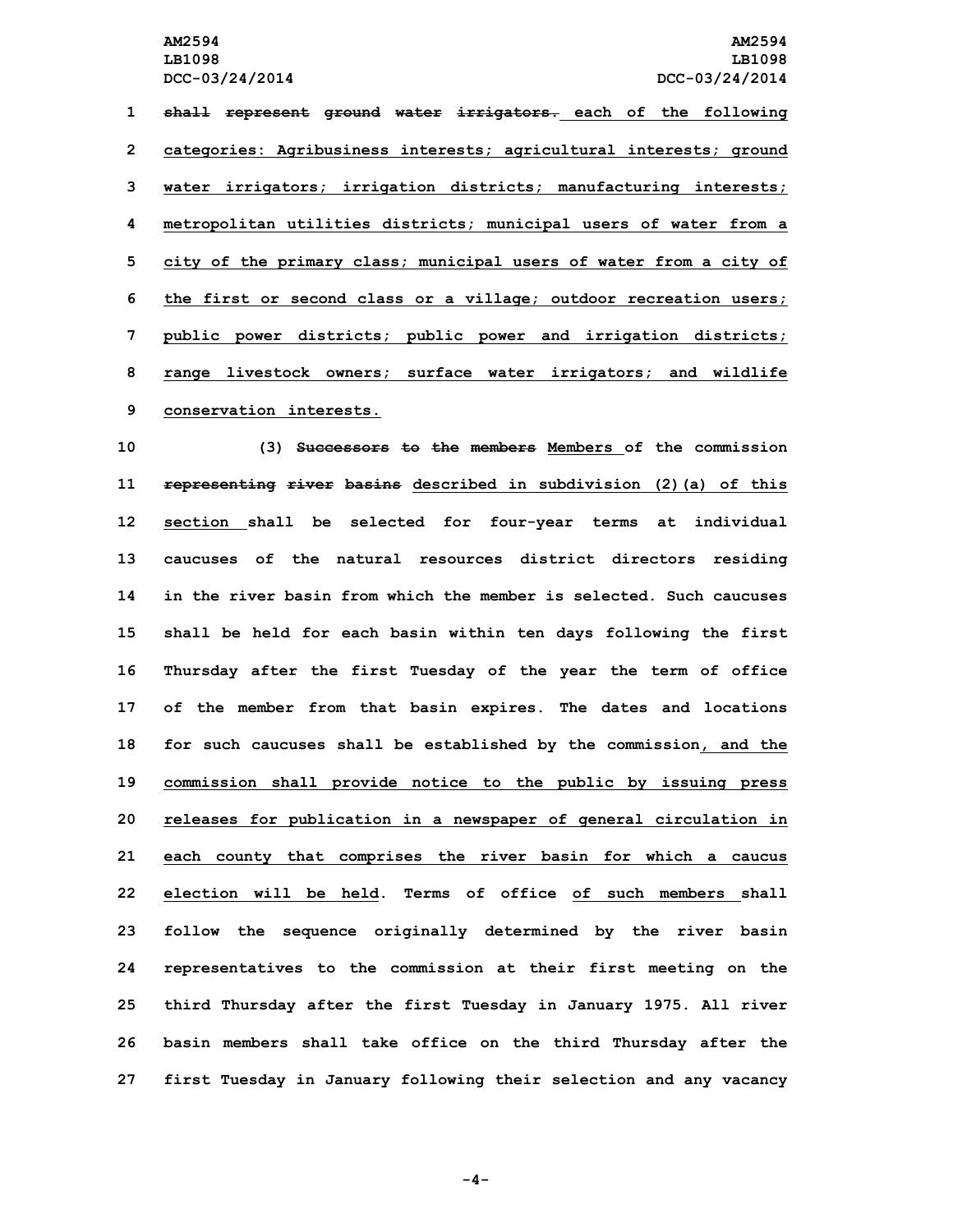**shall be filled for the unexpired term by <sup>a</sup> caucus held within thirty days following the date such vacancy is created. Each member of the commission representing <sup>a</sup> river basin shall qualify by filing with the other members of the commission an acceptance in writing of his or her selection.**

 **(4) Members of the commission described in subdivision (2)(b) of this section shall be residents of natural resources districts which encompass one or more cities of the metropolitan class and shall be selected in the same manner, at the same time, and for <sup>a</sup> four-year term having the same term sequence as provided for the other members from such basin under subsection (3) of this 12 section.**

**13 (5) For members of the commission described in 14 subdivision (2)(c) of this section:**

 **(a) The Governor shall appoint the eleven additional members added by this legislative bill within thirty days after the effective date of this act. The eleven additional appointments shall be for staggered four-year terms, as determined by the Governor. The Governor shall also set the terms of the current members of the commission appointed under such subdivision and serving on the effective date of this act to staggered four-year terms. Future appointments shall be for four-year terms. Members whose terms have expired shall continue to serve until their successors have been appointed. In the case of <sup>a</sup> vacancy, the Governor shall appoint <sup>a</sup> successor for the unexpired term. Members may be removed for cause. Initial appointees shall begin serving immediately following notice of appointment, except that the member**

**-5-**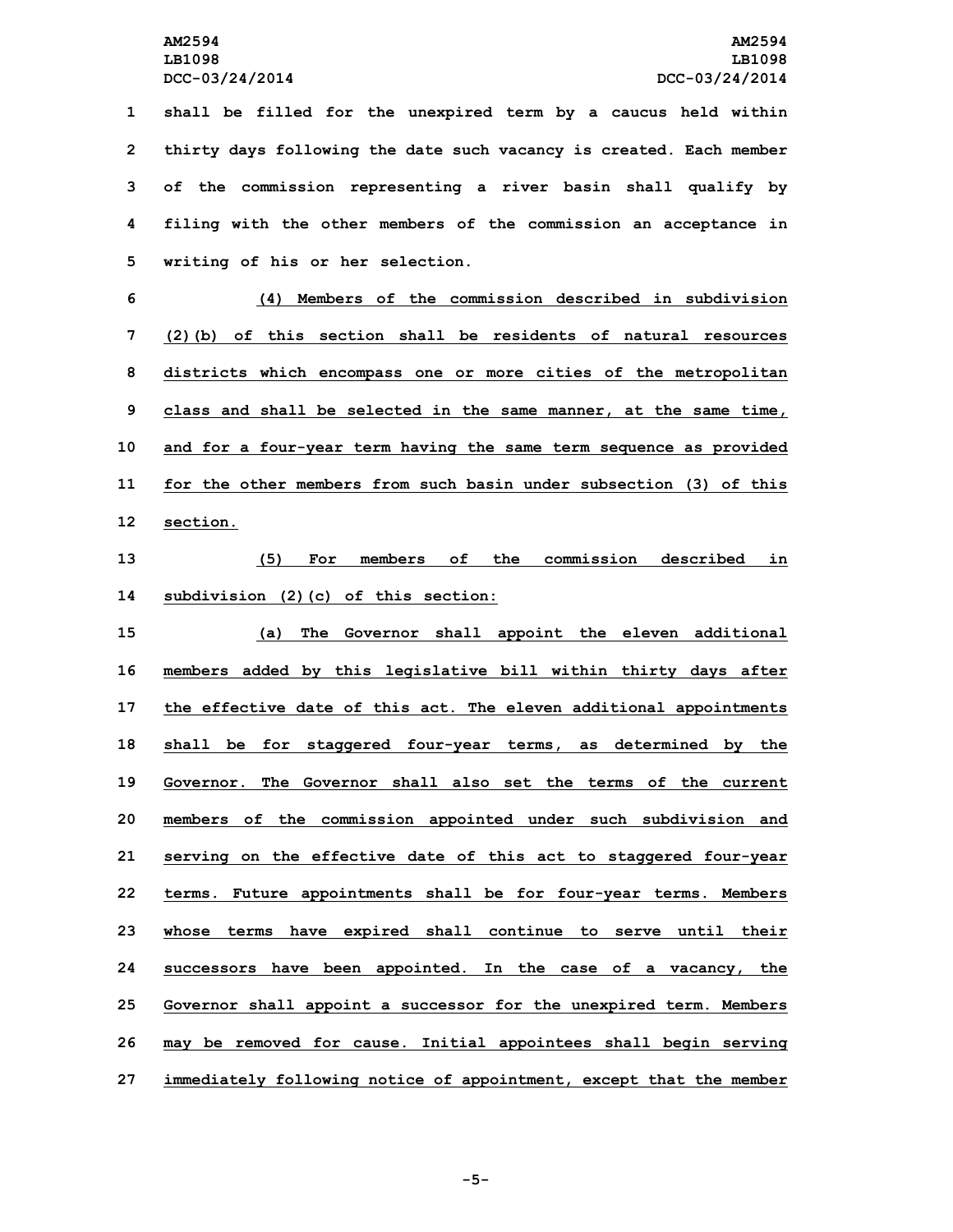**DCC-03/24/2014 DCC-03/24/2014 appointed representing municipal users of water from the class of city or <sup>a</sup> village that is being represented by the current member representing municipal users of water and the members representing surface water irrigators and ground water irrigators shall not begin serving until the term of the current member representative of the category expires or such member resigns or is otherwise removed; and (b) In appointing such members, the Governor shall: (i) Create <sup>a</sup> broad-based commission which has knowledge of, has experience with, and is representative of Nebraska's water use and economy; (ii) Give recognition to the importance of both water quantity and water quality; and (iii) Appoint members who represent diverse geographic regions of the state, including urban and rural areas. (6) After the members have been appointed as required under this section, the commission shall establish goals and <sup>a</sup> ranking system for projects applying for funding. The commission shall revise, adopt, and promulgate rules and regulations as necessary to ensure that the commission's Water Sustainability Fund funding process utilizes criteria upon which projects, programs, and activities will be ranked and prioritized according to the water sustainability goals adopted by the commission. Sec. 3. It is the intent of the Legislature that the Water Sustainability Fund be used to meet the following goals: (1) Protecting the ability of future generations to**

**27 meet their needs through increasing aquifer recharge, reducing**

**-6-**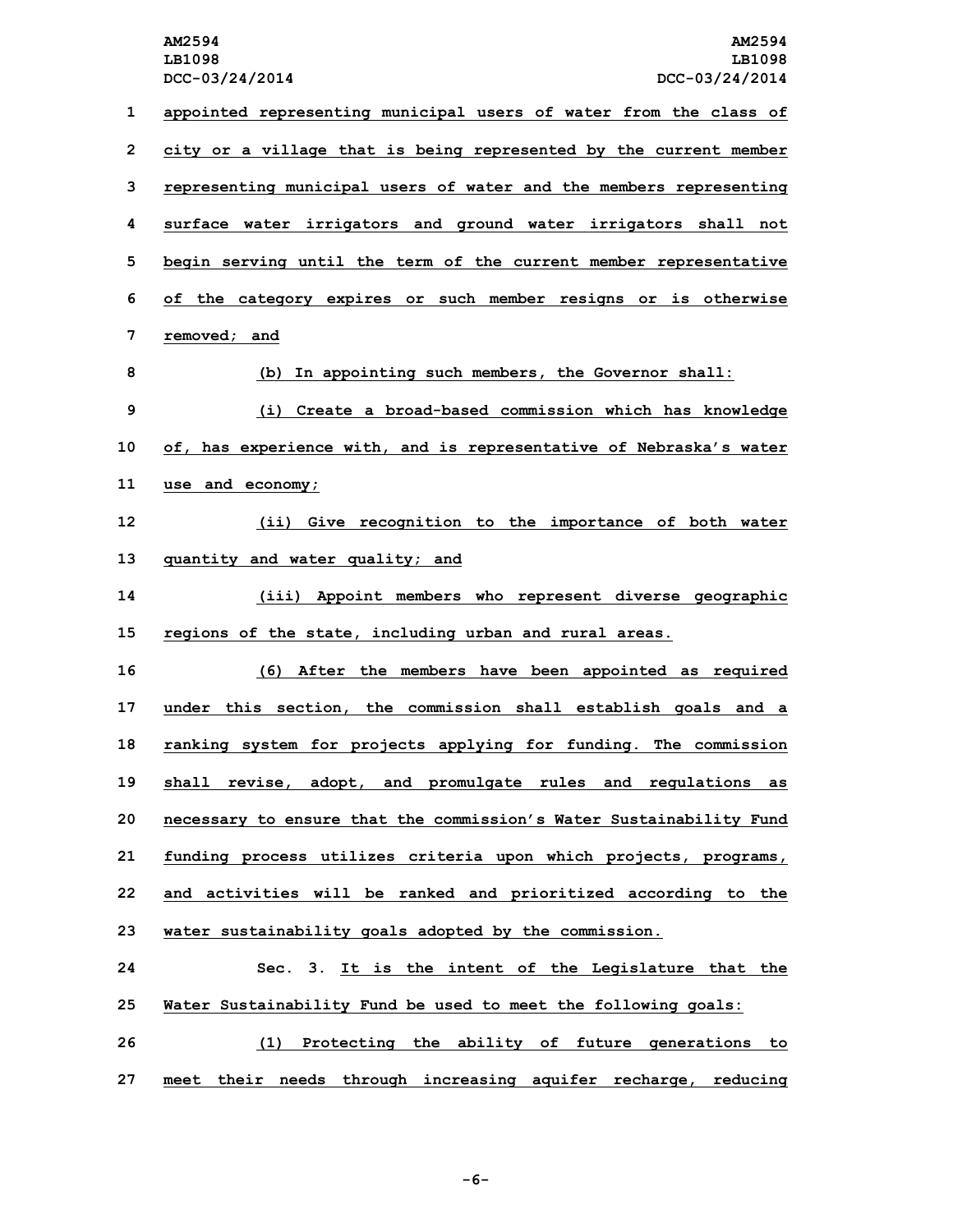**aquifer depletion, increasing stream flow, remediating threats to drinking water, and forwarding the goals and objectives of approved integrated management plans; (2) Contributing to multiple water supply management goals such as flood control, agricultural use, municipal and industrial uses, recreational benefits, wildlife habitat, conservation, and preservation of water resources; (3) Providing funds to municipalities to be used to replace and redevelop sewer infrastructure facilities to reduce combined sewer overflow; (4) Providing increased water productivity, and enhancing water quality; (5) Using the most cost-effective solutions available; 14 and (6) Complying with interstate compacts, decrees, and other state contracts and agreements. Sec. 4. The Legislature finds that the goals of the Water Sustainability Fund can be met by giving equal consideration to projects in the following categories: (1) Research, data, and modeling; (2) rehabilitation or restoration of water supply infrastructure, new water supply infrastructure, or water supply infrastructure maintenance or flood prevention for protection of critical infrastructure; (3) conjunctive management, storage, and integrated management of ground water and surface water; and (4) compliance with interstate compacts or agreements or other formal state contracts or agreements.**

**27 Sec. 5. It is the intent of the Legislature that the**

**-7-**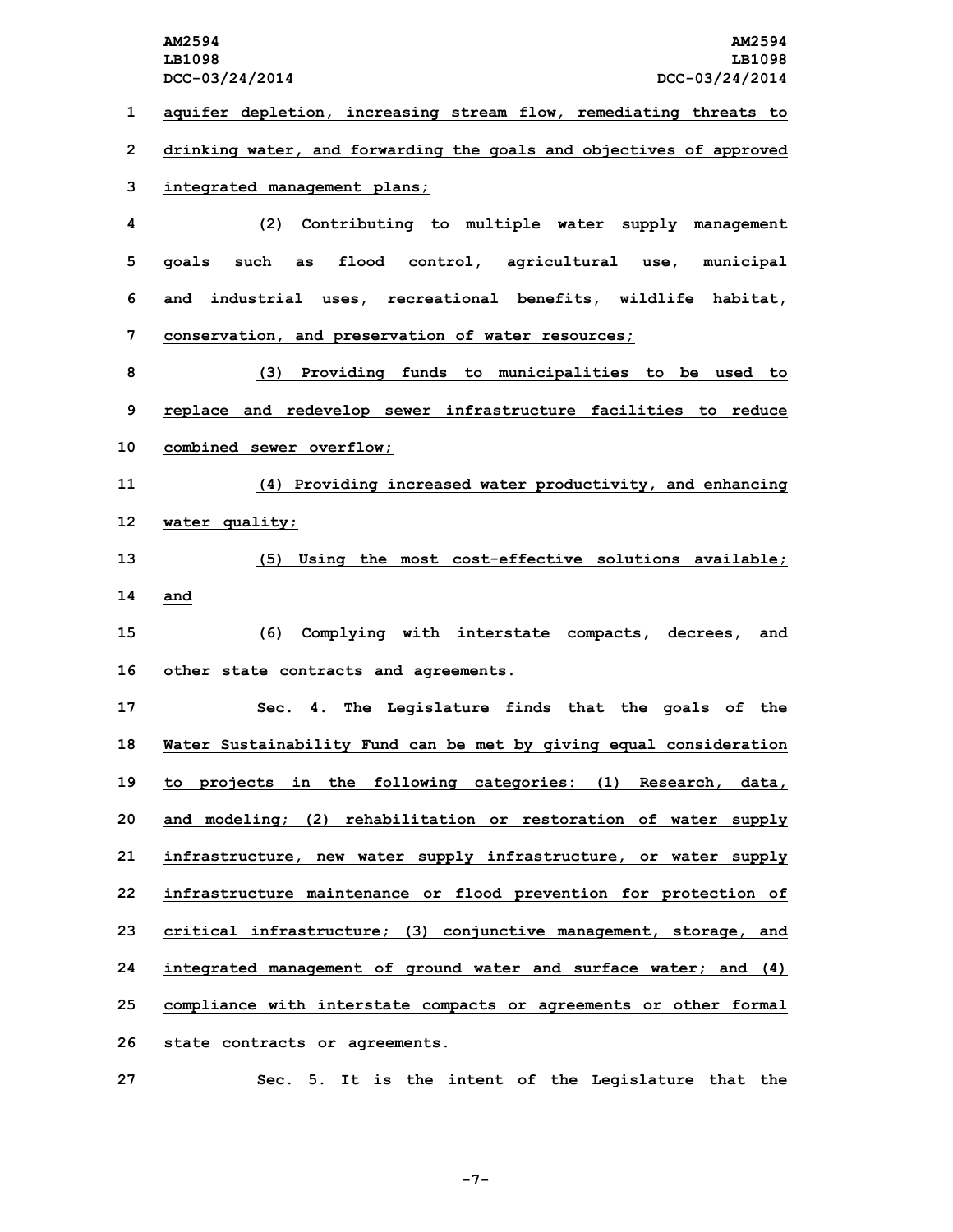**DCC-03/24/2014 DCC-03/24/2014 Water Sustainability Fund be equitably distributed statewide to the greatest extent possible for the long term. Distributions for projects authorized under subdivision (3) of section 3 of this act shall be limited to no more than ten percent of the total annual appropriation to the Water Sustainability Fund. A natural resources district is eligible for funding from the Water Sustainability Fund only if the district has adopted or is currently participating in the development of an integrated management plan pursuant to subdivision (1)(a) or (b) of section 46-715. The commission shall adopt criteria for ranking and scoring projects applying for funding which include: (1) The extent to which the project contributes to the goals of water sustainability for the State of Nebraska by protecting the ability of future generations to meet their needs, including: (a) Remediating or mitigating threats to drinking water; or (b) meeting the goals and objectives of an approved integrated management plan or ground water management plan; (2) The extent to which the project contributes to the goals of water sustainability for the State of Nebraska by protecting the ability of future generations to meet their needs,**

**21 including: (a) Increasing aquifer recharge; (b) reducing aquifer 22 depletion; or (c) increasing streamflow;**

 **(3) The extent to which the project contributes to multiple water supply management goals, including, but not limited to, flood control, agricultural use, municipal and industrial uses, recreational benefits, wildlife habitat, conservation of water resources, and preservation of water resources;**

**-8-**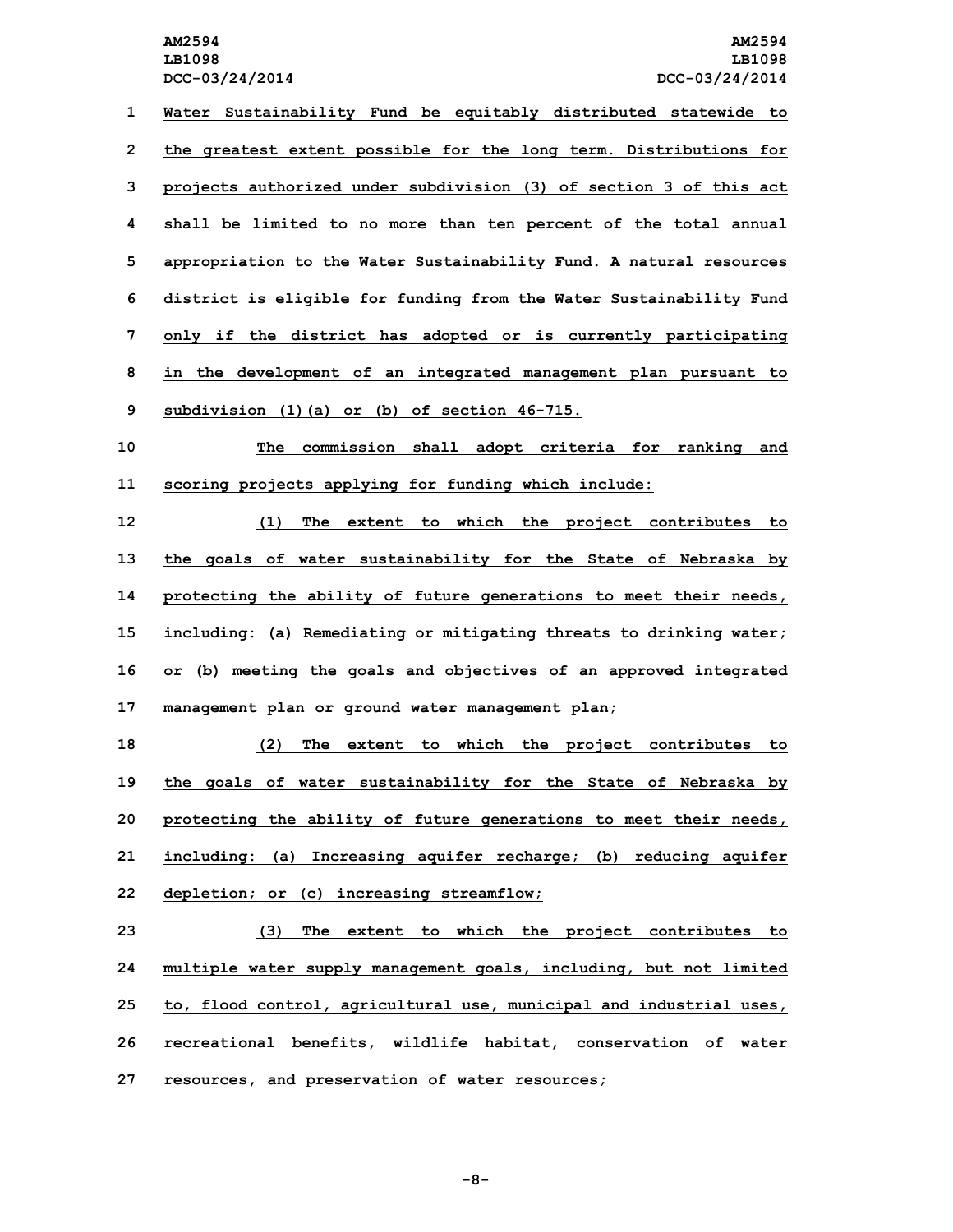**(4) The extent to which the project provides increased water productivity and otherwise maximizes the beneficial use of Nebraska's water resources for the benefit of the state's residents; (5) The cost-effectiveness of the project relative to achieving the state's water management goals; (6) The extent to which the project helps the state meet its obligations under interstate compacts, decrees, or other state contracts or agreements; (7) The extent to which the project reduces threat to property damage or protects critical infrastructure that consists of the physical assets, systems, and networks vital to the state or the United States such that their incapacitation would have <sup>a</sup> debilitating effect on public security or public health and safety; (8) The extent to which the project improves water 16 quality; (9) The extent to which the local jurisdiction has used all available funding resources to support the project; (10) The extent to which the local jurisdiction has plans in place that support sustainable water use; (11) The extent to which the project addresses <sup>a</sup> statewide problem or issue; (12) The extent to which the project contributes to the state's ability to leverage state dollars with local or federal government partners or other partners to maximize the use of its resources; (13) The extent to which the project has been approved**

**-9-**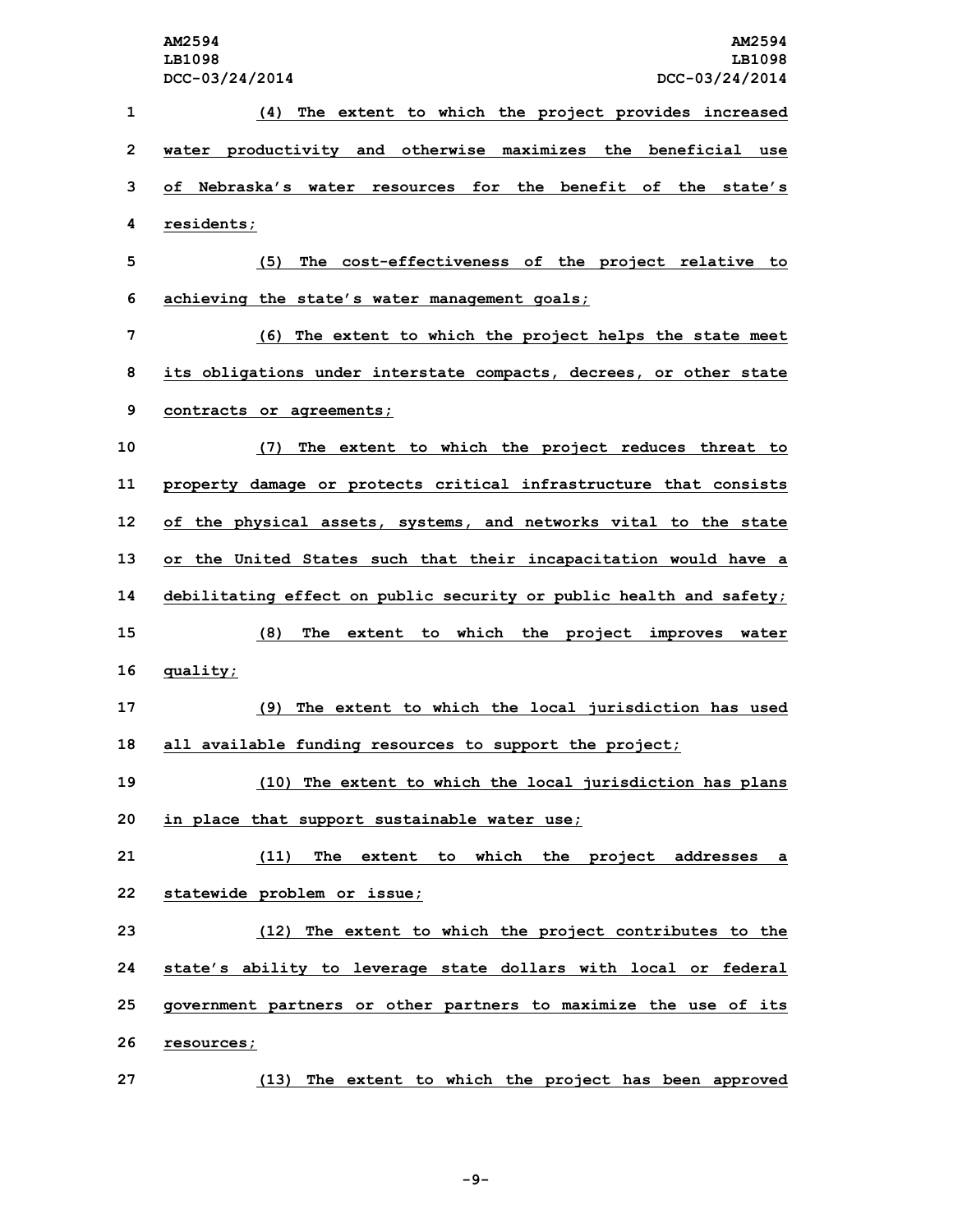**LB1098 LB1098**

**1 for, but has not received funding through, an established state 2 program;**

**3 (14) The extent to which the project contributes to 4 watershed health and function; and**

 **(15) The extent to which the project uses objectives described in the Annual Report and Plan of Work for the Nebraska State Water Planning and Review Process issued by the Department of Natural Resources.**

**9 The commission may refine and clarify the criteria listed 10 in subdivisions (1) through (15) of this section to carry out the 11 intent of this section and section 3 of this act.**

 **The commission shall utilize the resources and expertise of, and collaborate with the Department of Natural Resources, the University of Nebraska, the Department of Environmental Quality, the Nebraska Environmental Trust Board, and the Game and Parks Commission on funding and planning for water projects, programs, or activities.**

 **The commission through the Department of Natural Resources shall submit <sup>a</sup> report to the Legislature electronically on <sup>a</sup> biennial basis on the progress made toward the goals of the Water Sustainability Fund. The first report shall be submitted by December 31, 2015.**

 **Sec. 6. Each program, project, or activity for which funding is requested from the Water Sustainability Fund shall be reviewed as provided in sections 3 to 6 of this act by the director prior to the approval of any allocation for such program, project, or activity by the commission. The director shall within**